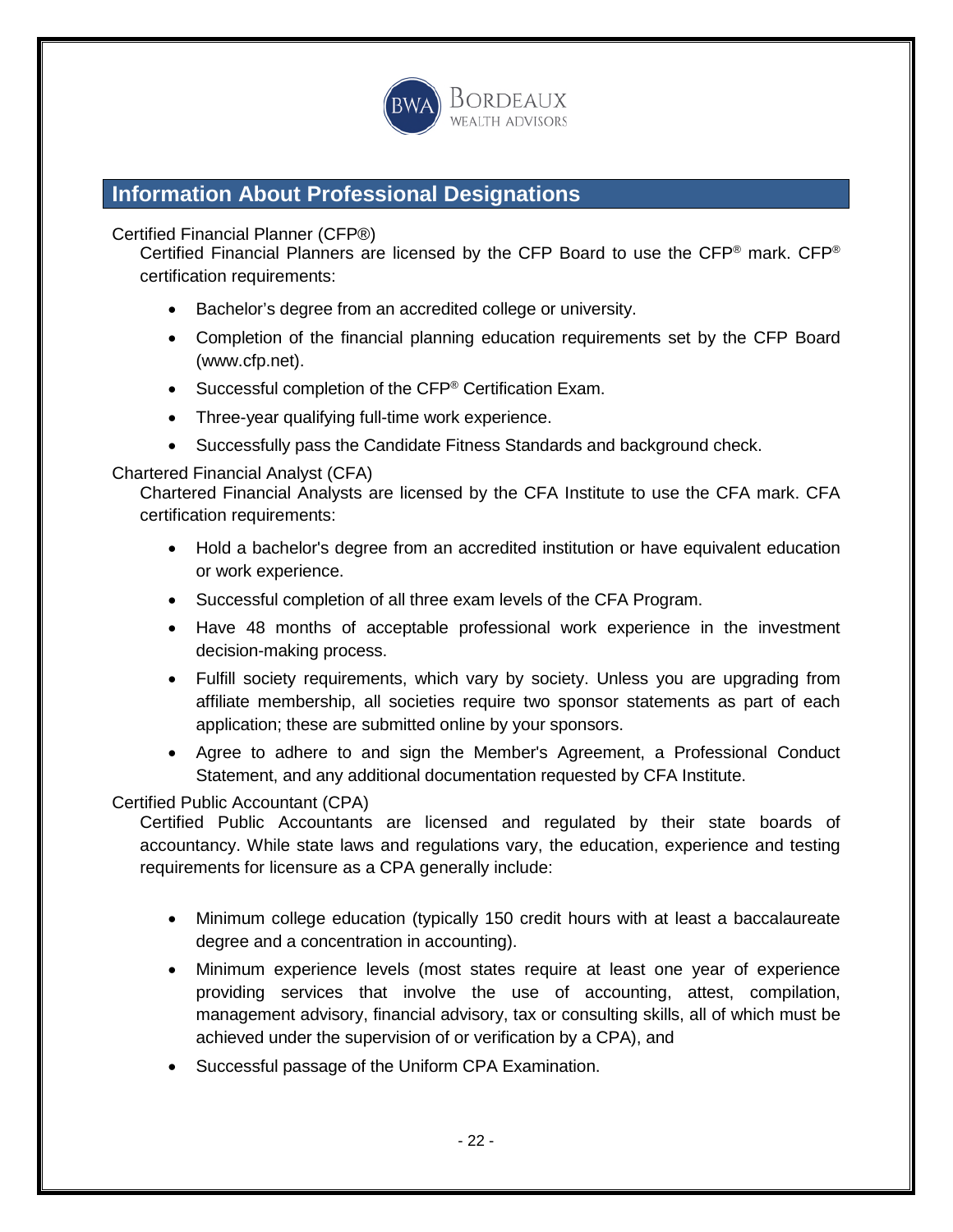

In order to maintain a CPA license, states generally require the completion of 40 hours of continuing professional education (CPE) each year (or 80 hours over a two year period or 120 hours over a three year period).

Additionally, all American Institute of Certified Public Accountants (AICPA) members are required to follow a rigorous Code of Professional Conduct which requires that they act with integrity, objectivity, due care, competence, fully disclose any conflicts of interest (and obtain client consent if a conflict exists), maintain client confidentiality, disclose to the client any commission or referral fees, and serve the public interest when providing financial services.

The vast majority of state boards of accountancy have adopted the AICPA's Code of Professional Conduct within their state accountancy laws or have created their own.

# Chartered Financial Consultant (ChFC<sup>®</sup>)

Chartered Financial Consultants® must successfully complete eight courses on all aspects of financial planning from The American College, have at least three years of full-time business experience, and agree to comply with The American College of Ethics and Procedures. ChFC®s are required to earn 30 hours of continuing education credit every two years.

The Chartered Financial Consultant (ChFC® ) designation program focuses on the comprehensive financial planning process an organized way to collect and analyze information on a client's total financial situation; to identify and establish specific goals; and to formulate, implement, and monitor a comprehensive plan to achieve those goals.

# Enrolled Agent (EA)

Enrolled Agent has earned the privilege of representing taxpayers before the Internal Revenue Service by either passing a three-part comprehensive IRS test covering individual and business tax returns, or through experience as a former IRS employee. Enrolled Agent status is the highest credential the IRS awards. Individuals who obtain this elite status must adhere to ethical standards and complete 72 hours of continuing education courses every three years.

# Chartered Life Underwriter (CLU)

Chartered Life Underwriters are licensed by The American College to use the CLU mark. CLU certification requirements:

- Successful completion of five core and three elective courses (and a final closedbook, proctored exam for each course).
- Have 72 months of full-time business experience within the five years preceding the awarding of the designation.
- In order to maintain a CLU designation, The American College generally requires the completion of 30 hours of continuing professional education (CPE) every two years.